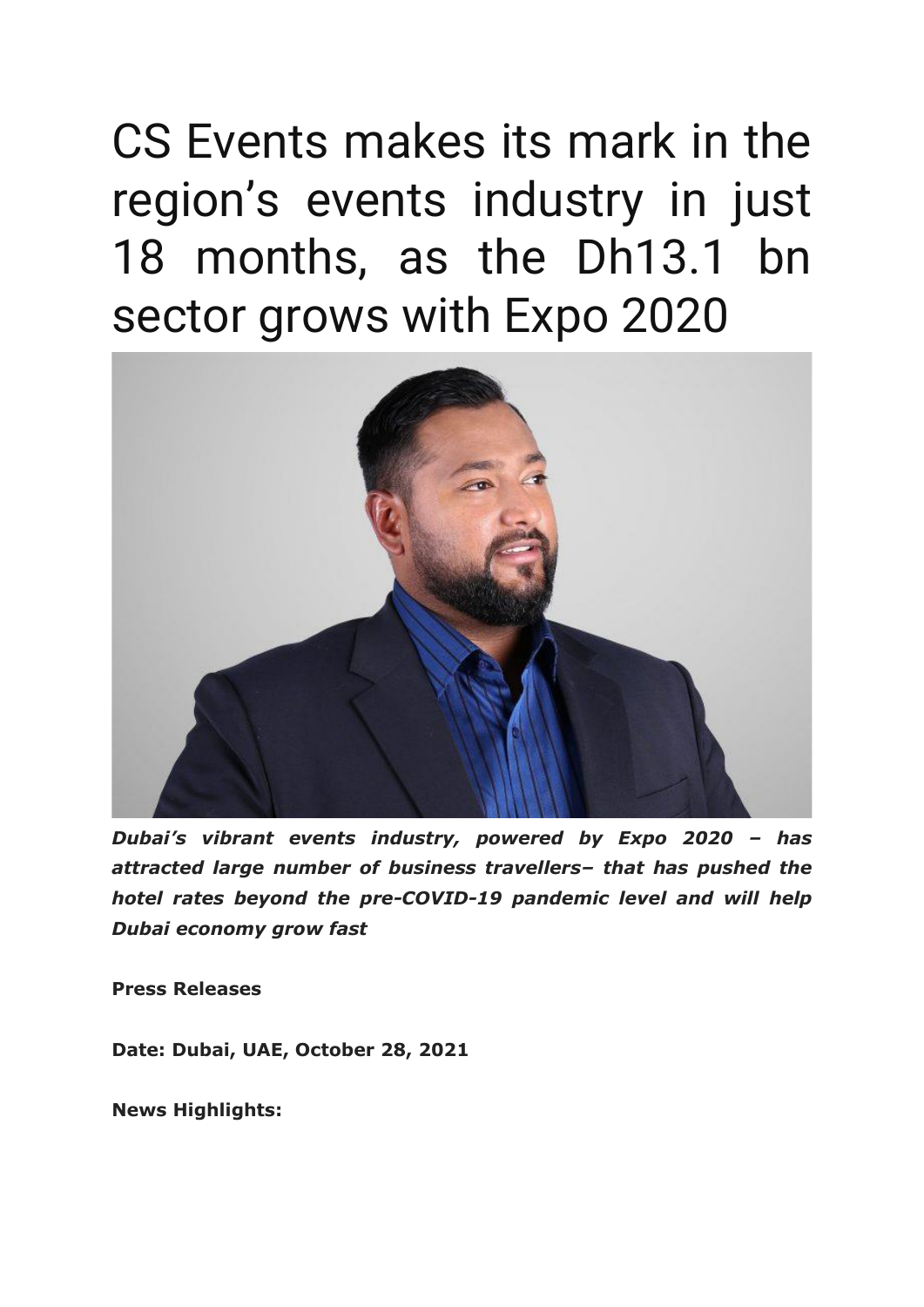- 1. **Events industry is a great contributor to business tourism and Dubai's economy, having contributed US\$3.56 billion (Dh13.1 billion) – equivalent to 3.3% of Dubai's GDP in 2018;**
- **Total corresponding gross output of the events industry activities reached Dh23 billion (US\$6.26 billion) in 2018, resulting in a high 57 percent locally retained impact;**
- **For every Dh1 spent at these events, a further 4.4 times in sales value was generated for ancillary sectors and Dubai's wider economy;**
- **Dubai's MICE sector enabled Dh16.3 billion of direct economic output in 2018, marking a 2 percent increase over 2017.**

Cogent Solutions Event Management, a Dubai-based event management company, rolls out an ambitious line up of Virtual, Hybrid and Physical business events that will not only help businesses to engage with key stakeholders and grow, but also raise the industry's contribution to Dubai's economy from Dh13.1 billion (US\$3.56 billion) to a much higher level.

Cogent Solutions Event Management (**CS Events**) has unveiled a number of Hybrid, Virtual and Physical business events this month, which will help the events industry to recover from the COVID-19 pandemic faster than previously anticipated. With Expo 2020, the events industry has picked up the momentum as the world converges in to Dubai for the mega events, pushing up the hotel room rates.

The events industry that includes trade exhibitions, business conferences, corporate sales, networking, channel partners and marketing events, festivals, carnivals, etc, contribute to Dubai's economy handsomely. Collectively known as the Meetings, Incentives, Conference and Exhibition (MICE), the industry is responsible for attracting businessmen and high officials who come to Dubai to participate at these events, either as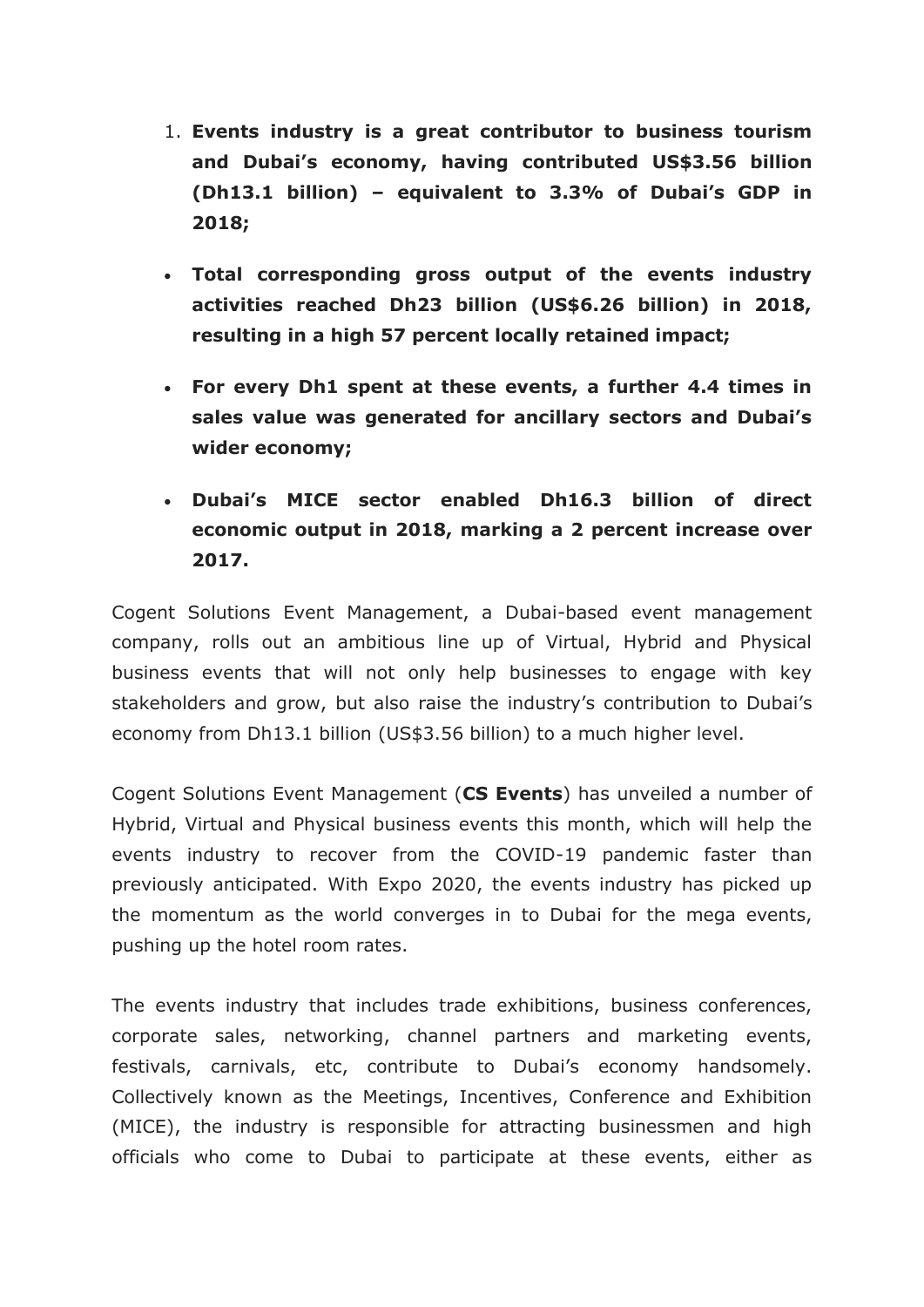participants, delegates, speakers, exhibitors, sponsors or either buyers or sellers of products and services.

More than half of the **16.73 million** international overnight visitors who stayed in Dubai's 700 hotels and service apartments in 2019, were business travellers attending events – trade exhibitions, business conferences or corporate events.

An Economic Impact Assessment report by Dubai World Trade Centre, the regional hub of the events industry, said a record **Dh13.1 billion (US\$3.56 billion)** – equivalent of 3.3 percent of Dubai's Gross Domestic Product (GDP) – added in incremental economic value in 2018. The study estimated the total corresponding gross output of these activities at **Dh23 billion (US\$6.26 billion),** resulting in a high 57 percent locally retained impact.

"As the events industry evolves due to digital disruptions that has been accelerated by COVID-19 pandemic, I decided to take the situation heads on and develop a niche in events management industry – one of the most vibrant economic sectors that contributes to the UAE's business tourism sector and its growing economy," **Nizam Deen, Founder and Chief Executive Officer of CS Events**, says.

"Every challenge brings opportunities and when COVID-19 pandemic hit the global economy and the UAE's businesses, I left my job to take a plunge – a deep dive into uncertainty – with conviction based on my firm believe in the long-term sustainability of the region's event industry and the economy.

"I launched CS Events in April 2020, when most businesses were counting days and started to lay-off people and cut salaries and benefits – in order to survive the crisis. In a few months' time, CS Events had managed to not only stand on its own feet, but started to expand."

The Economic Impact Assessment reportshows that for every Dh1 spent at these events, a further 4.4 times in sales value was generated for ancillary sectors and Dubai's wider economy.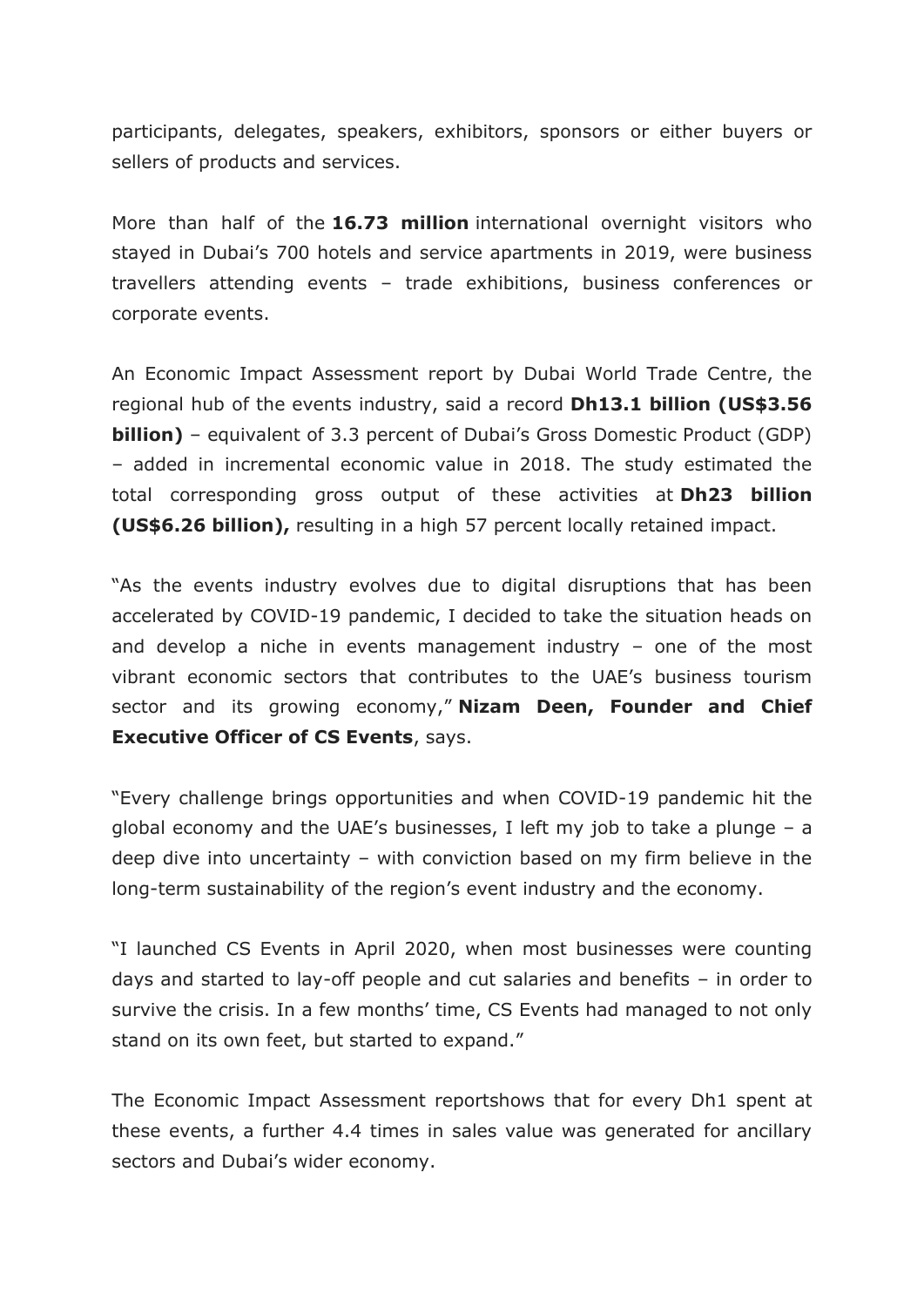"Overall, Dubai's MICE sector enabled Dh16.3 billion of direct economic output in 2018, marking a 2 percent increase over 2017, driven by the surge in demand for goods and services. The nation's leadership has consistently reiterated the significance of a burgeoning MICE sector, indicating that its success largely supports wider industries," said the report.

A recession-proof company, CS Events has grown from zero to its current stage within a short span of time – and during the most difficult time in history.From zero, the company has come a long way since its inception in April 2020 – at the height of the first COVID-19 lockdown – to a respectable position in just 18 months.

Nizam Deen, who built up his career in the events industry in Dubai by working in various events management companies, following the completion of his formal education in the United Kingdom. A post-graduate in Business Administration, Nizam Deen completed his graduation at the age of 18 and obtained his MBA degree at 21. He founded CS Events at the age of 28 years and leading it from the front at 30.

The company currently has a team strength of 17 professionals. "We have lined up an exciting events calendar that will not only strengthen the industry, but will also help the businesses gain from the engagement with stakeholders. We are planning to hire more people due to growing needs, as we are growing every month," Nizam Deen says.

"However, the COVID-19 pandemic has shown us that the events industry can't remain the same way it had been till the beginning of the pandemic. The industry has to evolve in order to survive under the 'new normal' environment where events will become physital – a combination of physical and digital that enables local events to become global as well through digital or virtual participation.

"CS Events will be a pioneer in this new normal environment. We want to be the leader in this field."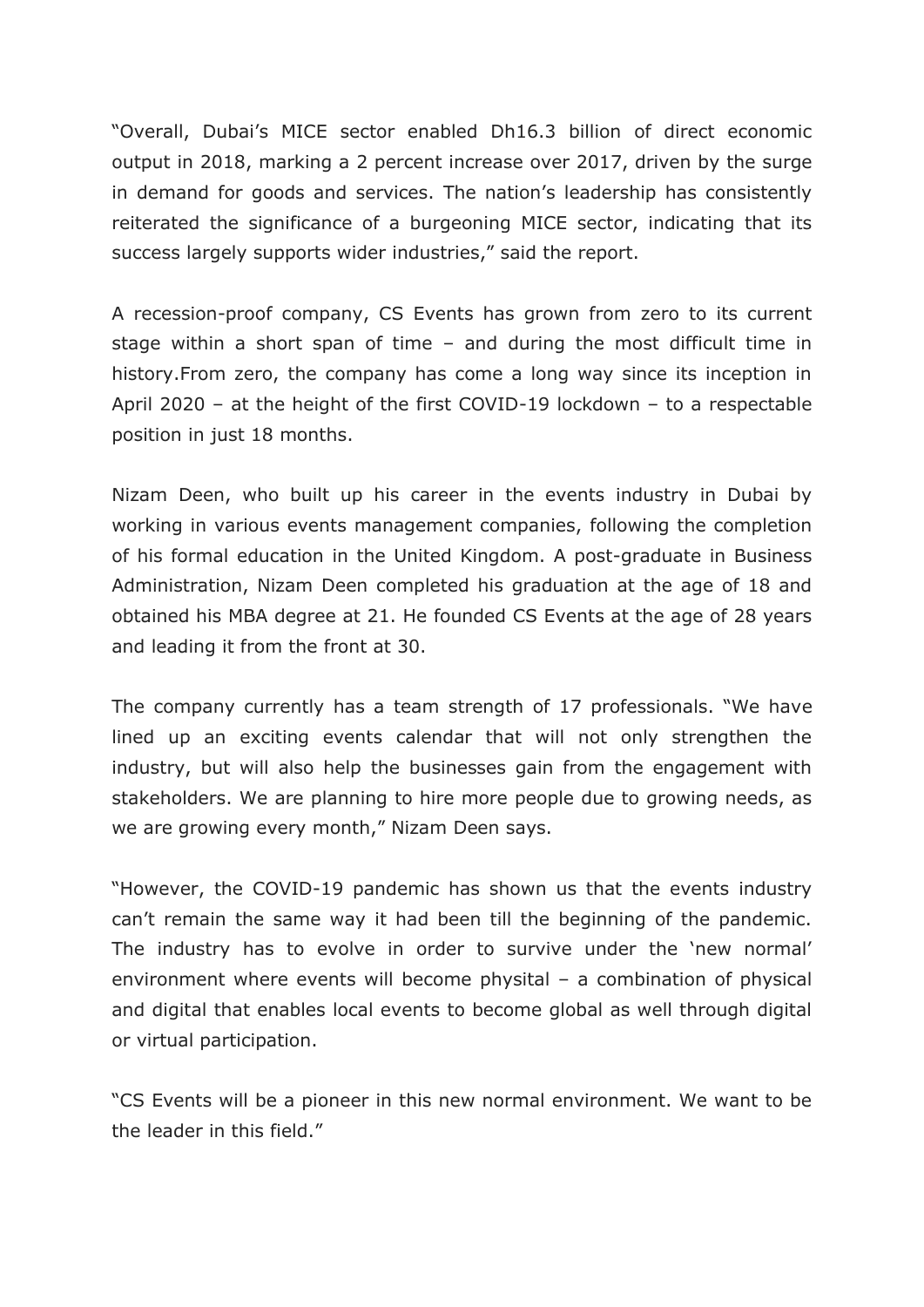**Ends** 

## **Editor's Notes**

## **About Cogent Solutions Event Management (CS Events)**

A leading "customer centric event management company" founded on the belief of getting the right information to the right people at the right time – through business conferences.

Organising customer centric high-quality conferences and boardrooms that solves immediate market problems providing total control to our customers and clients is the reason why we exist, "we are Cogent Solutions Event Management", we challenge the status the quo, and aim to organise the best events in the industry.

Established in April 2020, CS Events has emerged as one of the most successful corporate events management companies in the UAE working with top government entities and multinational private companies. Thanks to their unique belief in "challenging the status quo" and "truly putting customers first" approach.

Since its inception with a single employee, CS Events has grown from strength to strength due to the company's in-depth knowledge of the industry, ability to understand client's needs and specifically create conferences and executive boardrooms that solve immediate market problems. It currently has a team of 17 professionals while it is looking for more professionals to expand its business.

It's team of highly experienced industry professionals create, distinctive and targeted virtual, hybrid and physical conferences for businesses to communicate their value message to a prequalified and focused audience.